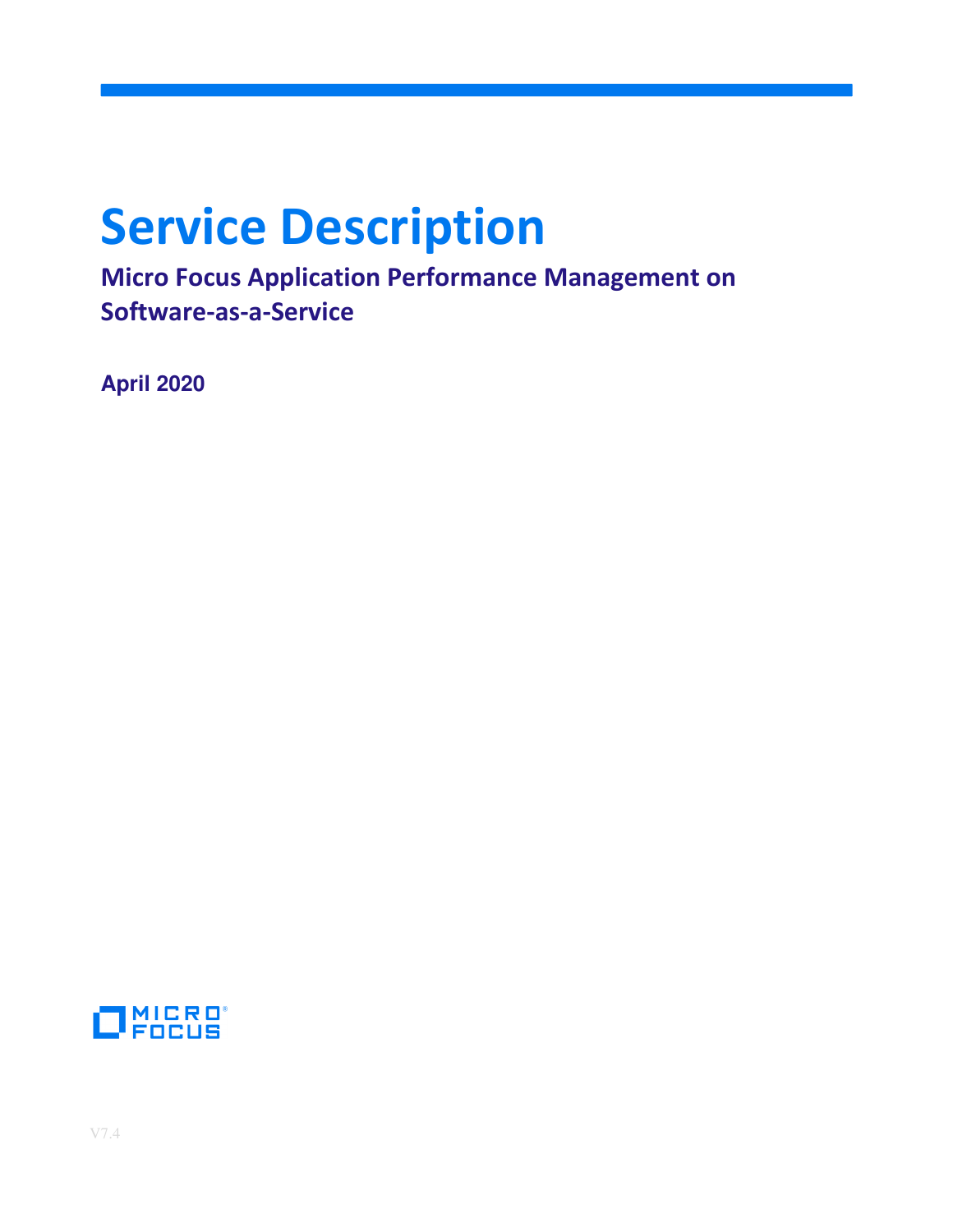## **Contents**

"This Service Description describes the components and services included in Micro Focus APM on Software as a Service (which also may be referred to as "SaaS"). Unless otherwise agreed to in writing this Service Description is subject to the Micro Focus Customer Terms for Software-as-a-Service or the applicable Micro Focus Pass-Through Terms and represents the only binding terms governing Micro Focus International plc and its affiliates ("Micro Focus") respective obligations regarding its provision of this SaaS to the end-user customer. Any other descriptions of the features and functions of the SaaS, public statements, including advertisements, shall not be deemed as additional features or functionalities that Micro Focus is required to deliver."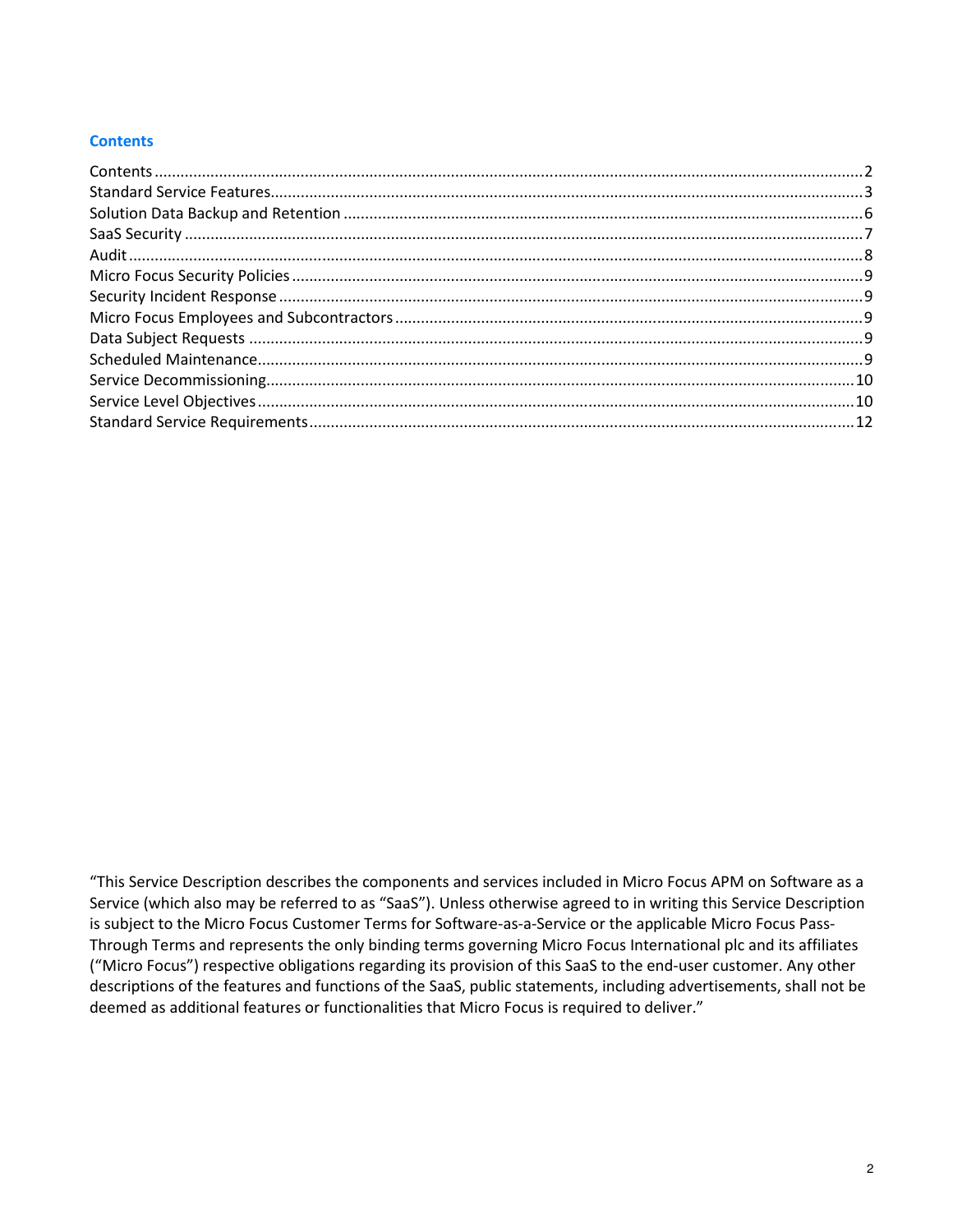# **Standard Service Features**

## **High Level Summary**

Micro Focus Application Performance Management (APM) is a cloud-based enterprise Application Performance Monitoring solution that automates and accelerates the process by which application teams deliver and adapt user-focused applications.

## **SaaS service delivery components**

| <b>SaaS Delivery Components</b> | Premium<br><b>Edition</b> | <b>Ultimate</b><br><b>Edition</b> |
|---------------------------------|---------------------------|-----------------------------------|
| <b>On APM Production Tenant</b> | $\checkmark$              |                                   |
| <b>Service Level Management</b> |                           |                                   |
|                                 |                           |                                   |
| $\checkmark$ = Included         |                           |                                   |

\* Micro Focus APM on SaaS is provisioned using a single Tenant within a multi-tenant application. Each customer has their data completely isolated in such an architecture. Each customer is called a tenant. Dedicated Environment available at additional cost.

## **SaaS service delivery components**

| <b>Micro Focus APM on SaaS</b>                                                                                                                                                                                                    | Premium<br><b>Edition</b> | <b>Ultimate</b><br><b>Edition</b> |
|-----------------------------------------------------------------------------------------------------------------------------------------------------------------------------------------------------------------------------------|---------------------------|-----------------------------------|
| Synthetic monitoring: Virtual users are simulated by running scripts at<br>regular intervals from multiple physical locations, alerting you for<br>availability and performance issues before your customers will be<br>impacted. |                           |                                   |
| Service Level Management: Status dashboard for all the configured SLAs<br>and OLAs, to mitigate risk of SLA breaches.                                                                                                             |                           |                                   |
| Application Performance Management Configuration and Scripting: An<br>optional service that provides the creation, support, and maintenance of<br>APM scripts used for testing application transactions.                          | O                         | O                                 |
|                                                                                                                                                                                                                                   |                           |                                   |
| $\checkmark$ = Included                                                                                                                                                                                                           |                           |                                   |
| $O =$ Optional for a fee                                                                                                                                                                                                          |                           |                                   |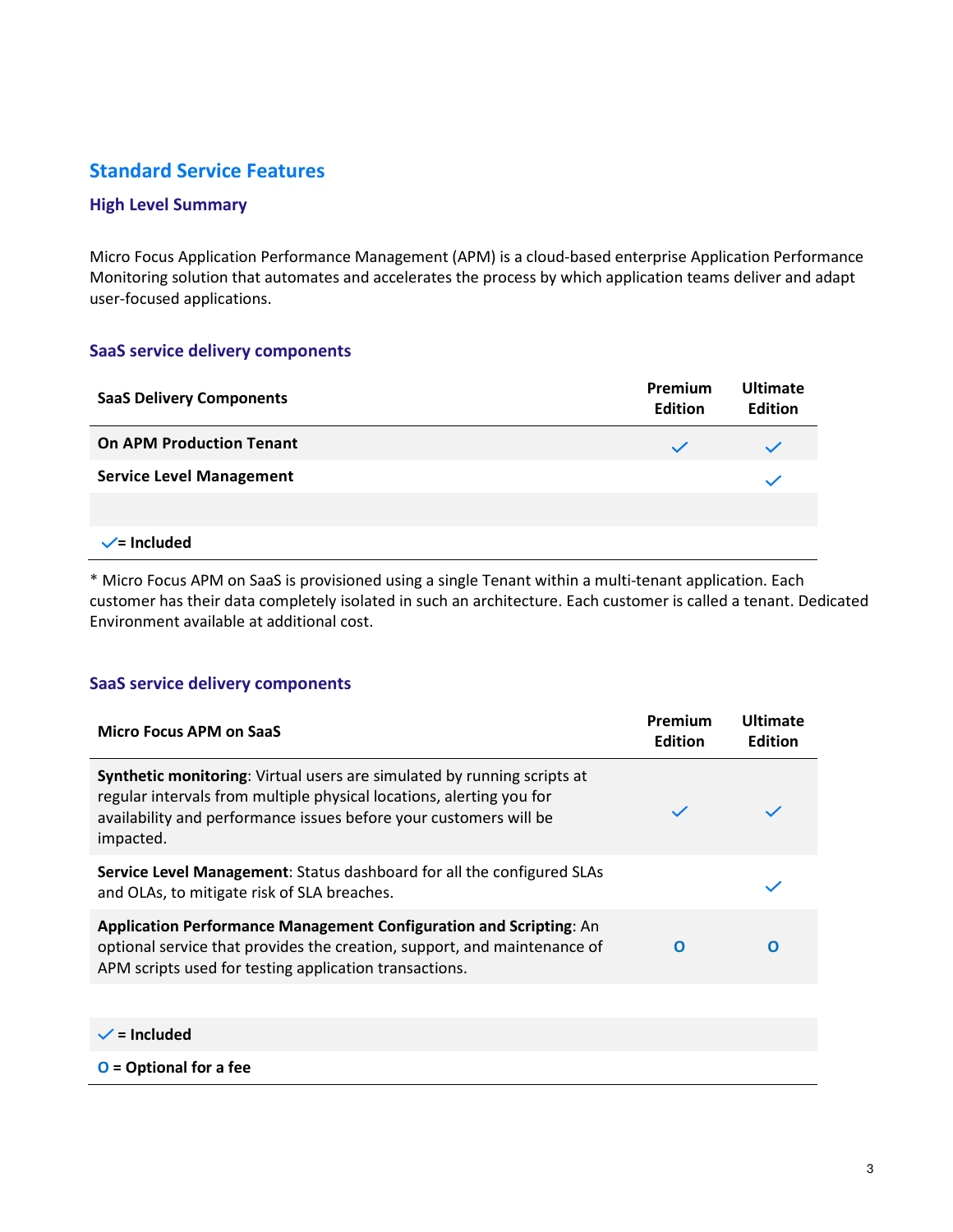## **SaaS operational services**

| <b>SaaS Operational Services</b>           | Premium<br><b>Edition</b> | <b>Ultimate</b><br><b>Edition</b> |
|--------------------------------------------|---------------------------|-----------------------------------|
| <b>Onboarding enablement</b>               | $\checkmark$              | $\checkmark$                      |
| <b>Checkpoint CSM meetings</b>             | $\checkmark$              |                                   |
| LDAP Integration (Dedicated Instance Only) | $\checkmark$              | $\checkmark$                      |
| <b>Configuration Support</b>               | O                         | $\checkmark$                      |
| Single sign-on support                     | $\mathbf 0$               | $\checkmark$                      |
| <b>External integrations support</b>       | O                         |                                   |
|                                            |                           |                                   |
| $\checkmark$ = Included                    |                           |                                   |
| $O =$ Optional for a fee                   |                           |                                   |

## **Architecture Components**

Micro Focus APM is multitenant, meaning that each customer of this SaaS offering receives its own segregated tenant in a multitenant environment.

**Micro Focus APM on SaaS** consists of three (3) parts:

- a web based platform with an interface for management and reporting;
- access to a global network of Business Process Monitor (BPM) Points of Presence (POPs) that customer may choose to utilize to monitor their application; and
- an optional Micro Focus provided Business Process Monitor (BPM) agent, installed by customer, to monitor the application in real-time from inside the customer's firewall or other locations.

**Micro Focus BPM POP** is a component that provides information on the experience of the end users of your applications in multiple locations. Micro Focus operates a global network of POPs that Customer may utilize to provide global visibility outside the customers' firewall. Optionally, Customer may install, configure and manage AppPulse POP Agents at any location of the customers' choice. These locations must be able to access the central console hosted by Micro Focus on the internet. These locations run a script to emulate user actions and report the results back to the management console. The default interval for script execution is 15 minutes. For Micro Focus operated POPs, Micro Focus reserves the right to interrupt service for scheduled interval frequency higher than what has been purchased.

The **System Availability Management (SAM for SiteScope or "SiS")** data collector is an optional component that can be installed by you to provide additional visibility inside your firewall and provides insight into the performance and availability of the infrastructure which underpin your applications. Customer will need to install and manage one or more agents in their own data center. These agents will communication with the central management platform.

Micro Focus does not operate or install onsite components on behalf of the Customer.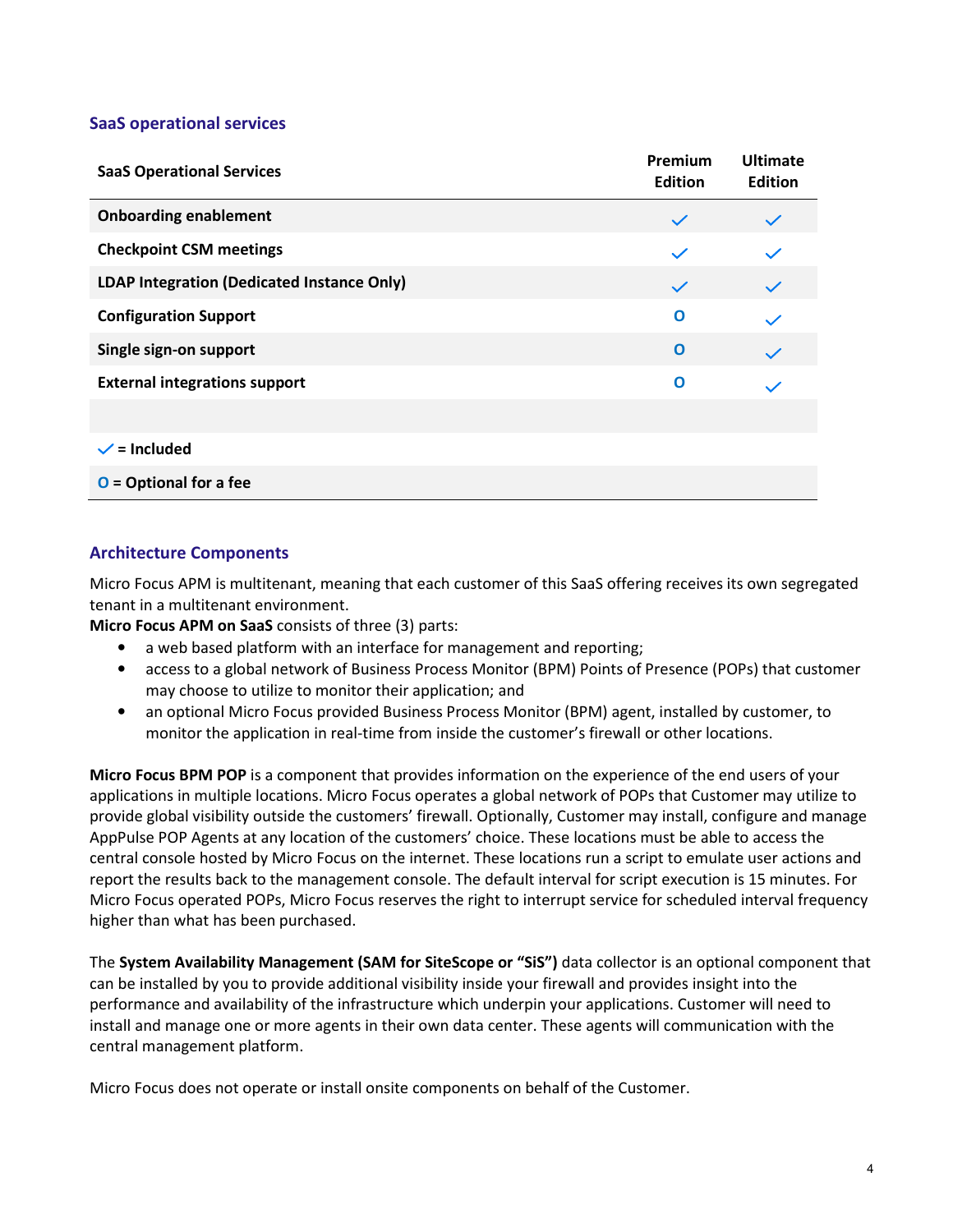## **Application Administration**

The Customer will access the Micro Focus APM on SaaS application using a web browser and the URL provided to them. Once securely logged in, the Customer can perform administrative tasks such as user management, application monitors configuration, scripting and instrumentation as well as optional private BPM PoP integration

#### **Service Components**

The Customer may contact Micro Focus through a variety of methods such as online support tickets or telephone. The Micro Focus Support Team will either provide support to the Customer directly or coordinate delivery of this support.

Online support is available at: **https://home.software.microfocus.com/myaccount** Product support is available from the Micro Focus Micro Focus APM on SaaS Community at: **https://community.softwaregrp.com/t5/Application-Performance/ct-p/App\_Perf**

Micro Focus staffs and maintains a 24x7x365 Service Operations Center, which will be the single point of contact for all issues related to the support for Micro Focus APM on SaaS Service for the Customer. The customer will maintain a list of authorized users who may contact Micro Focus for support. The customer's authorized users may contact Micro Focus for support via the Web portal or telephone 24 hours a day, 7 days a week.

| <b>Activity</b>                                                                                                                                                   |  |
|-------------------------------------------------------------------------------------------------------------------------------------------------------------------|--|
| <b>Customer Success Manager</b>                                                                                                                                   |  |
| <b>Email and Online Notifications</b>                                                                                                                             |  |
| <b>Version Updates</b><br>Major version updates. Notification period according to notification timelines via email, release<br>notes and help resources available |  |
| 99.9 % Availability SLO                                                                                                                                           |  |
|                                                                                                                                                                   |  |
| = Included                                                                                                                                                        |  |

#### **Service Monitoring**

Micro Focus monitors Micro Focus APM on SaaS solution components 24x7 availability. Micro Focus uses a centralized notification system to deliver proactive communications about application changes, outages and scheduled maintenance. Alerts and notifications are available to the Customer online at: **https://home.software.microfocus.com/myaccount**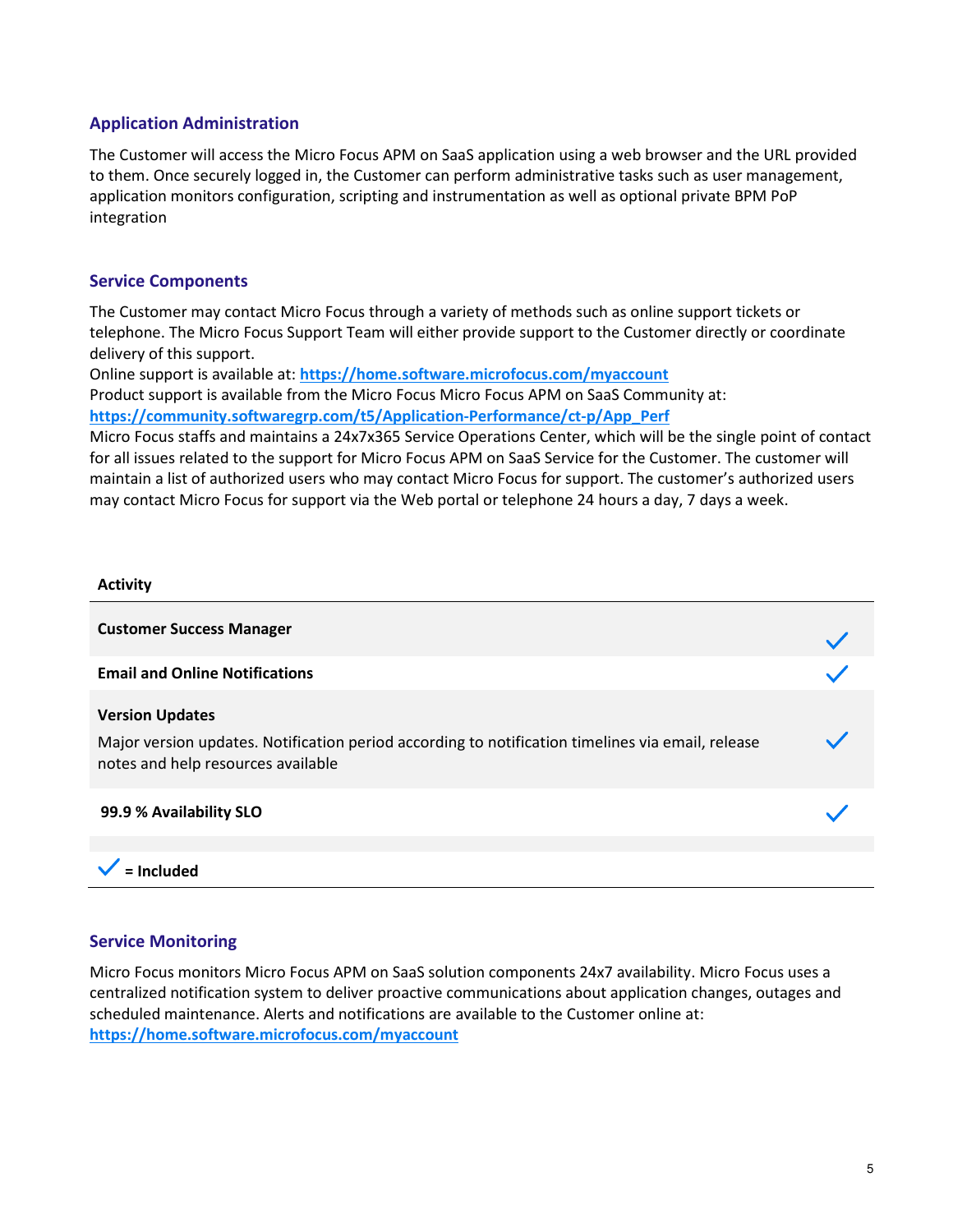#### **Capacity and Performance Management**

The architecture allows for addition of capacity to applications, databases and storage.

#### **Operational Change Management**

Micro Focus follows a set of standardized methodologies and procedures for efficient and prompt handling of changes to SaaS infrastructure and application, which enables beneficial changes to be made with minimal disruption to the service.

## **Solution Data Backup and Retention**

The data backup and retention described in this section are part of Micro Focus's overall business continuity management practices designed to attempt to recover availability to Customer of Micro Focus APM on SaaS and access to the Micro Focus APM on SaaS Customer data, following an outage or similar loss of service.

The Data Backup Frequency is one (1) day and Micro Focus performs that daily backup of the Micro Focus APM on SaaS database (including configuration data). The Backup Retention Time is seven (7) days, meaning Micro Focus retains each daily backup for the most recent seven (7) days ("Data Retention Time").

Micro Focus's standard storage and backup measures are Micro Focus's only responsibility regarding the retention of this data, despite any assistance or efforts provided by Micro Focus to recover or restore Customer's data. Customer may request via a service request for Micro Focus to attempt to restore such data from Micro Focus's most current backup. Micro Focus will be unable to restore any data not included in the database (not properly entered by the user, or lost or corrupted etc.) at the time of backup or if Customer´s request comes after the Data Retention Time of such backup.

## **Disaster Recovery**

#### 1. **Business Continuity Plan**

Micro Focus SaaS continuously evaluates different risks that might affect the integrity and availability of Micro Focus SaaS. As part of this continuous evaluation, Micro Focus SaaS develops policies, standards and processes that are implemented to reduce the probability of a continuous service disruption. Micro Focus documents its processes in a business continuity plan ("BCP") which includes a disaster recovery plan ("DRP"). Micro Focus utilizes the BCP to provide core Micro Focus SaaS and infrastructure services with minimum disruption. The DRP includes a set of processes that Micro Focus SaaS implements and tests Micro Focus SaaS recovery capabilities to reduce the probability of a continuous service interruption in the event of a service disruption.

#### 2. **Backups**

Micro Focus SaaS performs both on-site and off-site backups with a 24 hours recovery point objective (RPO). Backup cycle occurs daily where a local copy of production data is replicated on-site between two physically separated storage instances. The backup includes a snapshot of production data along with an export file of the production database. The production data is then backed up at a remote site. Micro Focus uses storage and database replication for its remote site backup process. The integrity of backups are validated by (1) real time monitoring of the storage snapshot process for system errors, (2) validating CHECKSUM at the end of a backup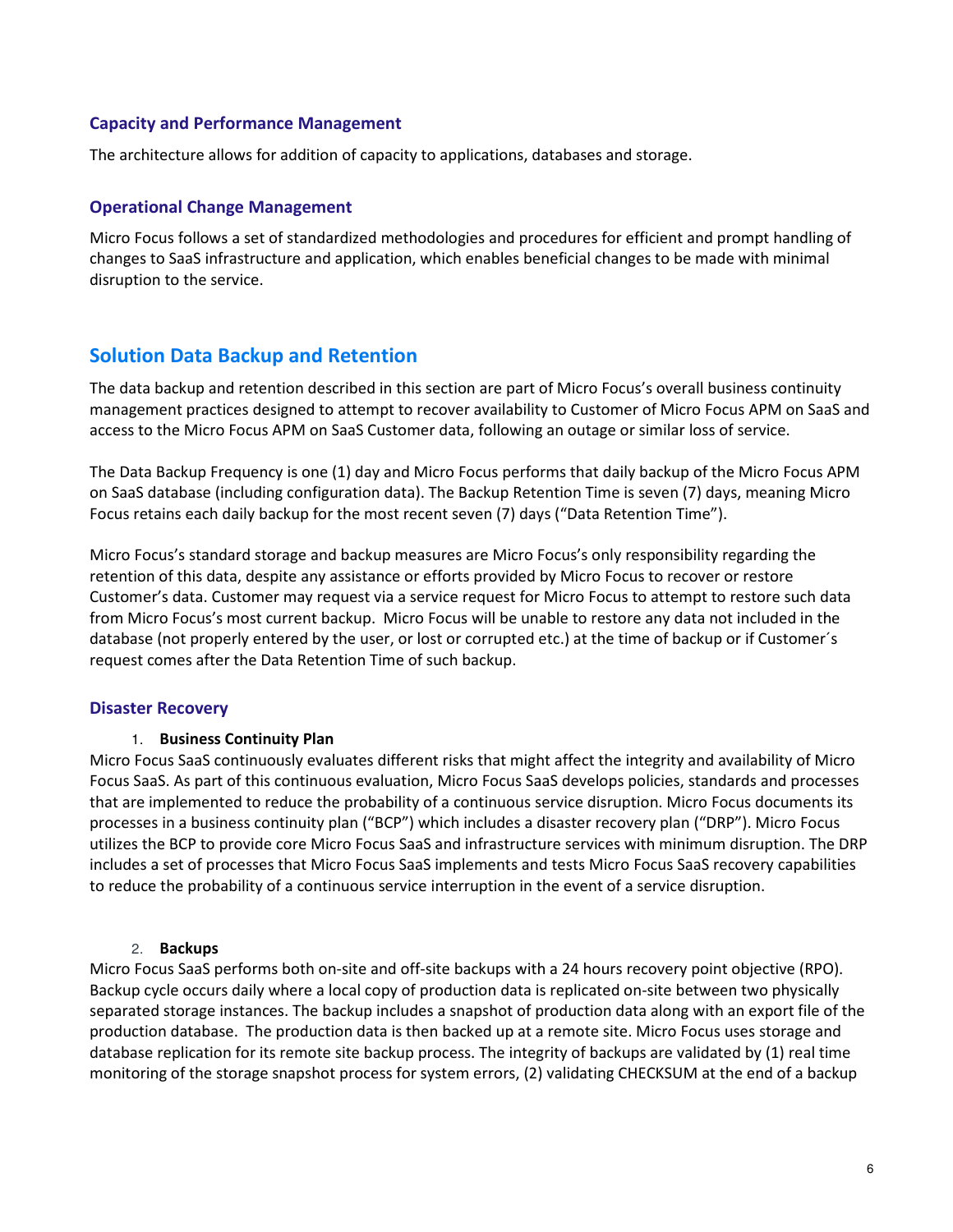process to assure the same number of bits exists on both source and destination storage systems, and (3) and annual restoration of production data from an alternate site to validate both data and restore flows integrity.

# **SaaS Security**

Micro Focus maintains an information and physical security program designed to protect the confidentiality, availability and integrity of Customer Personal Data and confidential information (the "Micro Focus Security Program").

## **Technical and Organizational Measures**

This section describes Micro Focus´s standard technical and organizational measures, controls and procedures, which are intended to help protect the Customer-provided SaaS Data.

Micro Focus regularly tests and monitors the effectiveness of its controls and procedures. No security measures are or can be completely effective against all security threats, present and future, known and unknown. The measures set forth in this section may be modified by Micro Focus, but represent a minimum standard. Customer remains responsible for determining the sufficiency of these measures.

## **Physical Access Controls**

Micro Focus maintains physical security standards designed to prohibit unauthorized physical access to the Micro Focus equipment and facilities used to provide SaaS and include Micro Focus data centers and data centers operated by third parties. This is accomplished through the following practices:

- presence of on-site security personnel on a 24x7 basis;
- use of intrusion detection systems;
- use of video cameras on access points and along perimeter;
- Micro Focus employees, subcontractors and authorized visitors are issued identification cards that must be worn while on premises;
- monitoring access to Micro Focus facilities, including restricted areas and equipment within facilities;
- securing equipment hosting Customer-provided SaaS Data in designated caged areas

## **Access Controls**

Micro Focus maintains the following standards for access controls and administration designed to make Customer-provided SaaS Data accessible only by authorized Micro Focus personnel who have a legitimate business need for such access:

- secure user identification and authentication protocols;
- authentication of Micro Focus personnel in compliance with Micro Focus standards and in accordance with ISO27001 requirements for segregation of duties
- Customer provided SaaS data is accessible only by authorized Micro Focus personnel who have a legitimate business need for such access, with user authentication, sign-on and access controls;
- employment termination or role change is conducted in a controlled and secured manner;
- administrator accounts should only be used for the purpose of performing administrative activities;
- each account with administrative privileges must be traceable to a uniquely-identifiable individual;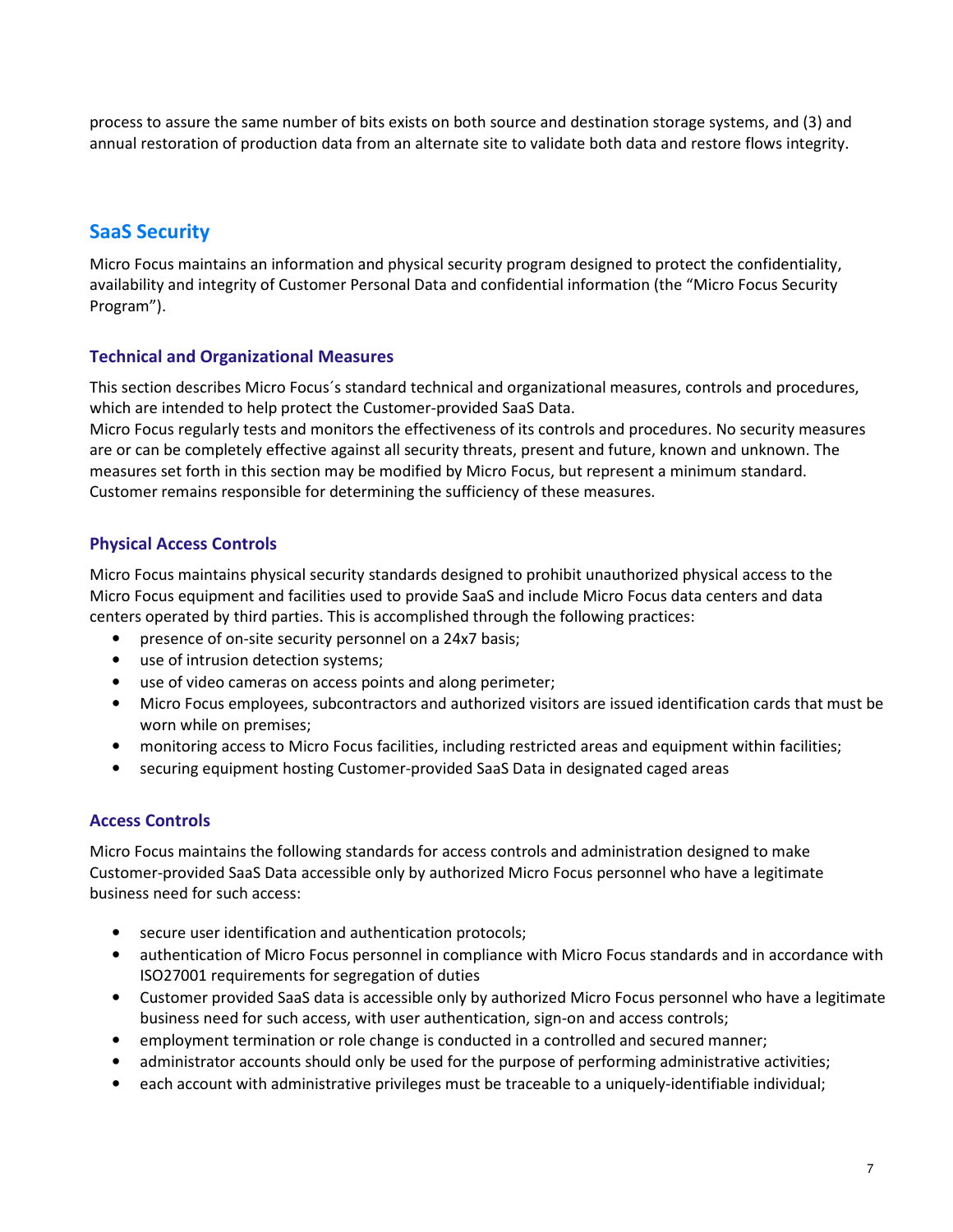- all access to computers and servers must be authenticated and within the scope of an employee's job function;
- collection of information that can link users to actions in the Micro Focus SaaS environment;
- collection and maintenance of log audits for the application, OS, DB, network and security devices according to the baseline requirements identified;
- restriction of access to log information based on user roles and the "need-to-know;" and
- prohibition of shared accounts.

## **Availability Controls**

Micro Focus´s business continuity management process includes a rehearsed method of restoring the ability to supply critical services upon a service disruption. Micro Focus's continuity plans cover operational shared infrastructure such as remote access, active directory, DNS services, and mail services. Monitoring systems are designed to generate automatic alerts that notify Micro Focus of events such as a server crash or disconnected network.

Controls regarding disruption prevention include:

- uninterruptible power supplies (UPS) and backup power generators;
- at least two independent power supplies in the building; and
- robust external network connectivity infrastructure.

#### **Data Segregation**

Micro Focus SaaS environments are segregated logically by Micro Focus SaaS access control mechanisms. Internet-facing devices are configured with a set of access control lists (ACLs), which are designed to prevent unauthorized access to internal networks. Micro Focus uses security solutions on the perimeter level such as: firewalls, IPS/IDS, proxies and content based inspection in order to detect hostile activity in addition to monitoring the environment's health and availability.

#### **Data Encryption**

Micro Focus SaaS uses industry standard techniques to encrypt Customer-provided SaaS Data in transit. All inbound and outbound traffic to the external network is encrypted.

## **Audit**

Micro Focus appoints an independent third party to conduct an annual audit of the applicable policies used by Micro Focus to provide the applicable Micro Focus APM on SaaS solution. A summary report or similar documentation will be provided to Customer upon request. Subject to the execution of Micro Focus's standard confidentiality agreement, Micro Focus agrees to respond to a reasonable industry standard information security questionnaire concerning its information and physical security program specific to Micro Focus SaaS provided pursuant to the applicable Supporting Material no more than once per year. Such information security questionnaire will be considered Micro Focus Confidential Information.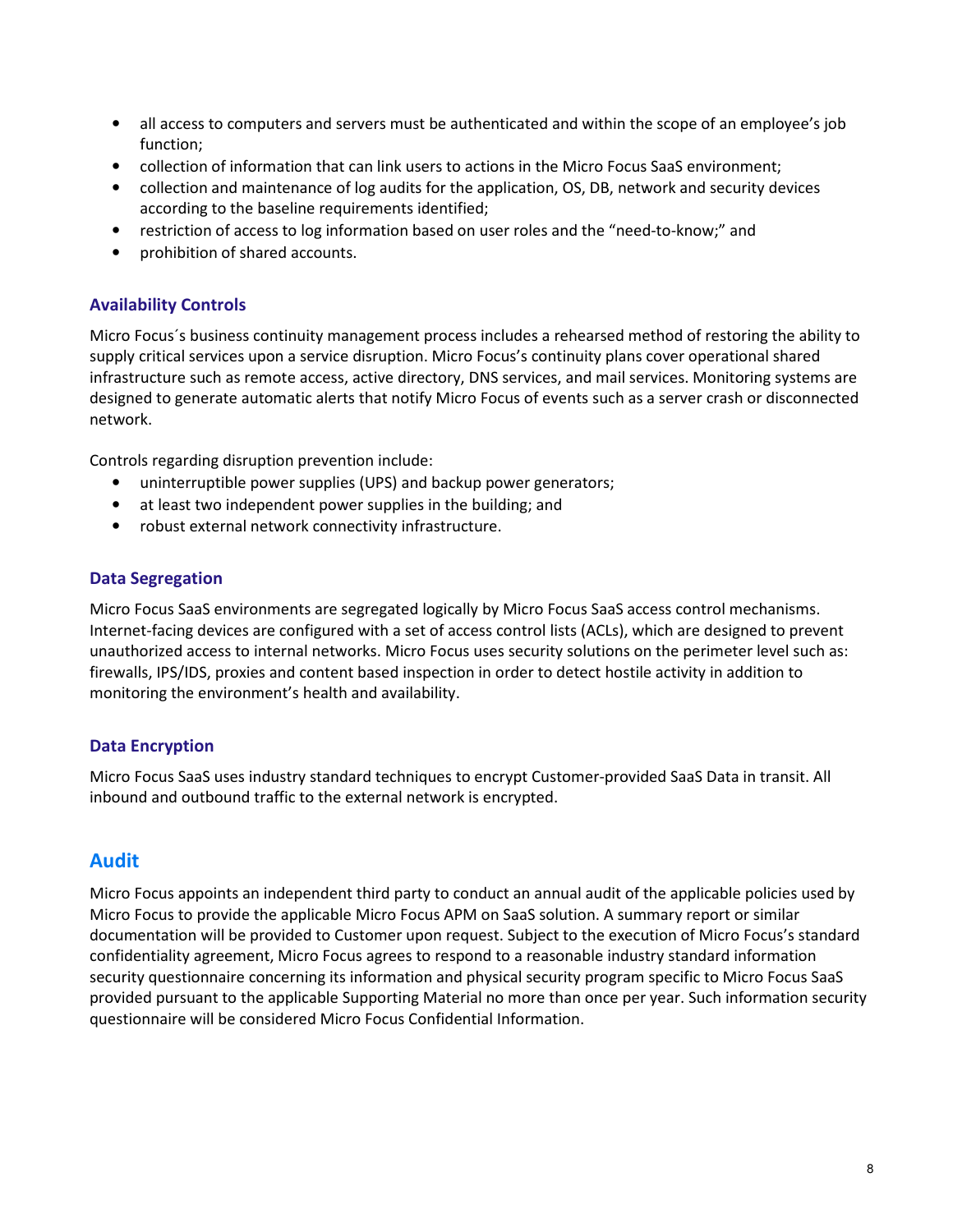## **Micro Focus Security Policies**

Micro Focus conducts annual reviews of its policies around the delivery of SAAS against ISO 27001, which includes controls derived from ISO 27034 – "Information Technology – Security Techniques – Application Security". Micro Focus regularly re-evaluates and updates its information and physical security program as the industry evolves, new technologies emerge or new threats are identified.

## **Security Incident Response**

In the event Micro Focus confirms a security incident resulted in the loss, unauthorized disclosure or alteration of Customer-provided SaaS Data ("Security Incident"), Micro Focus will notify Customer of the Security Incident and work to mitigate the impact of such Security Incident. Should Customer believe that there has been unauthorized use of Customer's account, credentials, or passwords, Customer must immediately notify Micro Focus Security Operations Center via softwaresoc@microfocus.com.

## **Micro Focus Employees and Subcontractors**

Micro Focus requests that all employees involved in the processing of Customer-provided SaaS Data are authorized personnel with a need to access the Customer-provided SaaS Data, are bound by appropriate confidentiality obligations and have undergone appropriate training in the protection of customer data. Micro Focus requests that any affiliate or third party subcontractor involved in processing Customer-provided SaaS Data enters into a written agreement with Micro Focus, which includes confidentiality obligations substantially similar to those contained herein and appropriate to the nature of the processing involved.

## **Data Subject Requests**

Micro Focus will, within three (3) business days of receipt, refer to Customer any queries from data subjects in connection with Customer-provided SaaS Data.

## **Scheduled Maintenance**

To enable Customers to plan for scheduled maintenance by Micro Focus, Micro Focus reserves predefined timeframes to be used on an as-needed basis. Micro Focus reserves a weekly two (2) hours window (Sunday 00:00 to 02:00 Pacific Standard Time) and one (1) monthly four (4) hour window (Sunday in the 00:00 to 08:00 Pacific Standard Time block). These windows will be used on an as-needed basis.

Planned windows will be scheduled at least two (2) weeks in advance when Customer action is required, or at least four (4) days in advance otherwise.

## **Scheduled Version Updates**

 "SaaS Upgrades" are defined as both major version updates, minor version updates and binary patches applied by Micro Focus to Customer's Micro Focus APM on SaaS solution in production. These may or may not include new features or enhancements. Micro Focus determines whether and when to develop, release and apply any SaaS Upgrade.

Customer is entitled to SaaS Upgrades as part of Micro Focus APM on SaaS service unless the SaaS Upgrade introduces new functionality that Micro Focus offers on an optional basis for an additional fee.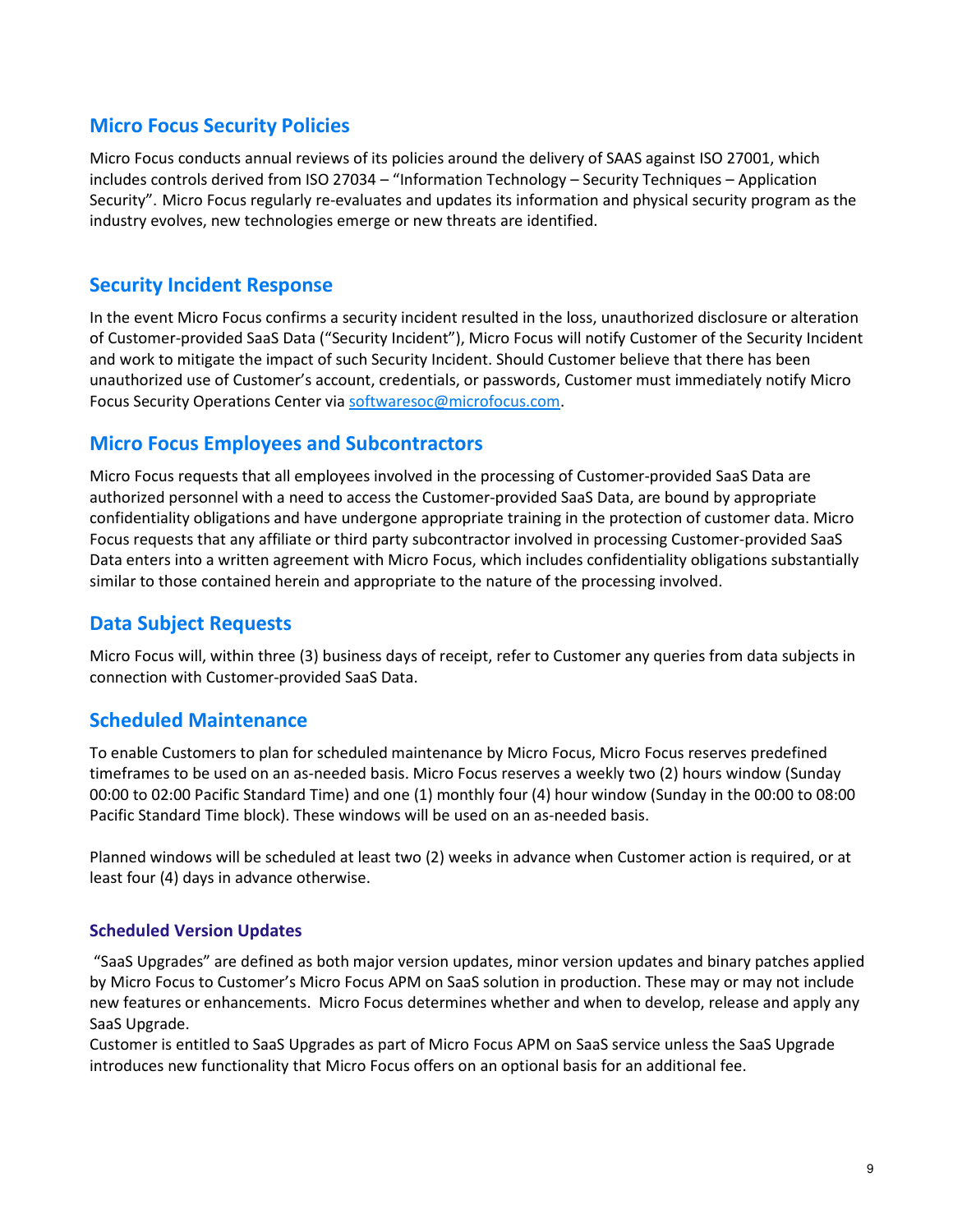Micro Focus determines whether and when to apply a SaaS Upgrade to Customer's Micro Focus APM on SaaS solution. Unless Micro Focus anticipates a service interruption due to a SaaS Upgrade, Micro Focus may implement a SaaS Upgrade at any time without notice to Customer. Micro Focus aims to use the Scheduled Maintenance windows defined herein to apply SaaS Upgrades. Customer may be required to cooperate in achieving a SaaS Upgrade that Micro Focus determines in its discretion is critical for the availability, performance or security of Micro Focus APM on SaaS solution.

## **Service Decommissioning**

Customer may cancel Micro Focus SaaS by providing Micro Focus with sixty (60) days written notice prior to the expiration of the SaaS Order Term ("Cancellation"). Such Cancellation shall be effective upon the last day of the then current SaaS Order Term. Upon Cancellation, expiration, or termination of the SaaS Order Term, Micro Focus may disable all Customer access to Micro Focus APM on SaaS solution, and Customer shall promptly return to Micro Focus (or at Micro Focus's request destroy) any Micro Focus Materials.

Micro Focus will make available to Customer such data in the format generally provided by Micro Focus. The target timeframe is set forth below in Termination Data Retrieval Period SLO. After such time, Micro Focus shall have no obligation to maintain or provide any such data, which will be deleted in the ordinary course.

## **Service Level Objectives**

Micro Focus provides clear, detailed, and specific Service Level Objectives (SLOs) for the services that SaaS provides to its customers. These SLOs are targets used by Micro Focus to deliver the service and are provided as guidelines. They in no way create a legal requirement or obligation for Micro Focus to always meet these objectives.

**Micro Focus will provide self-service access to Customer to the Service Level Objectives data online at https://home.software.microfocus.com/myaccount** 

## 1. **Solution Provisioning Time SLO**

Solution Provisioning is defined as the Micro Focus APM on SaaS solution being available for access over the internet. Micro Focus targets to make Micro Focus APM on SaaS available within five (5) business days of the customer's purchase order (PO) being booked within the Micro Focus order management system.

Customer is responsible for installing and configuring any additional onsite components for his applications. Any onsite components of the solution are not in scope of the Solution Provisioning Time SLO. Additionally the import of Customer data into the application is not in scope of the Solution Provisioning Time SLO.

## 2. **Solution Availability SLO**

Solution Availability is defined as the Micro Focus APM on SaaS production application being available for access and use by Customer and its Authorized Users over the Internet. Micro Focus will provide Customer access to the Micro Focus APM on SaaS production application on a twenty-four hour, seven days a week (24x7) basis at a rate of 99.9 % ("Solution Uptime").

## 3. **Measurement Method**

Solution Uptime shall be measured by Micro Focus using Micro Focus monitoring software running from a minimum of four global locations with staggered timing.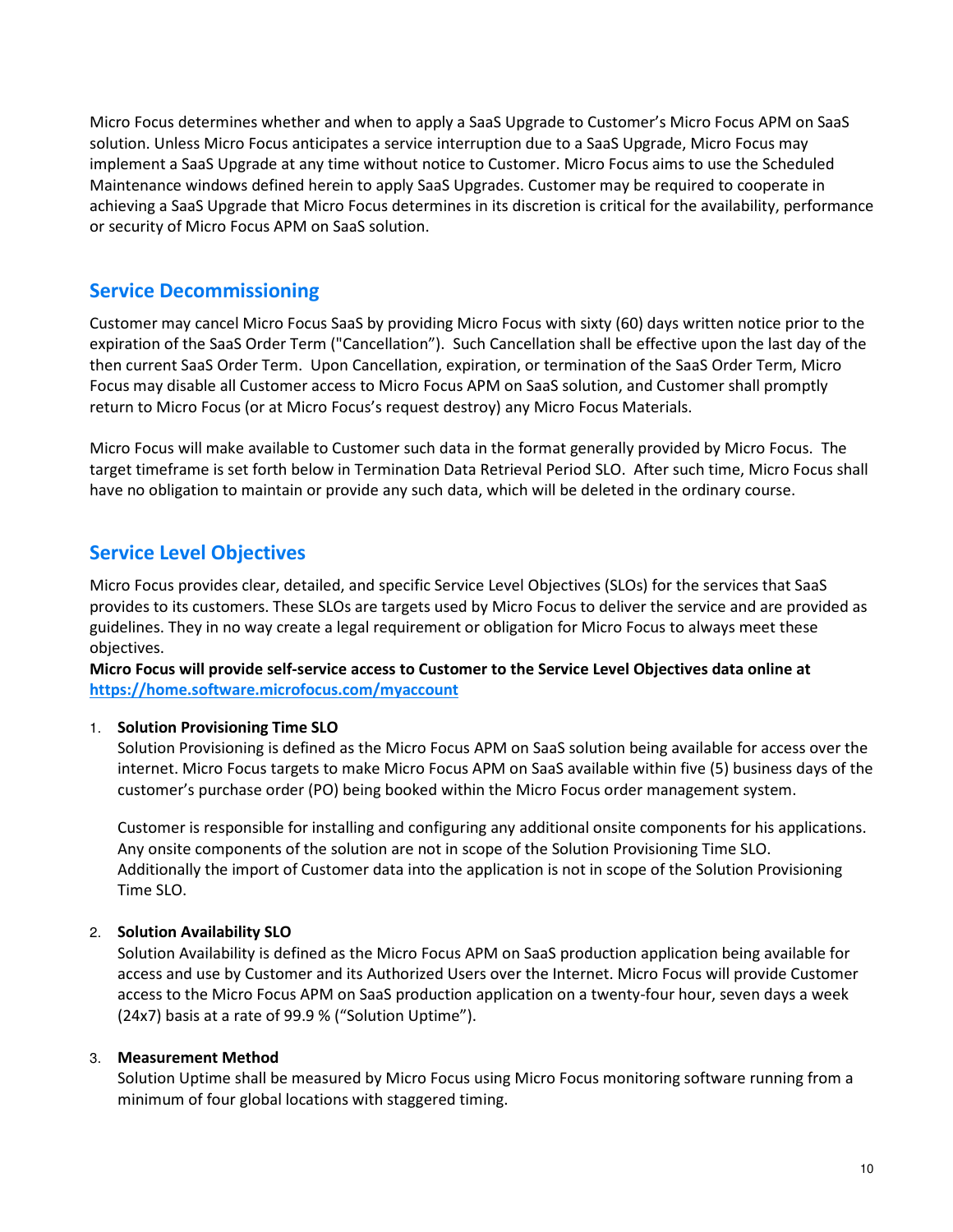On a quarterly basis, Solution Support Uptime will be measured using the measurable hours in the quarter (total time minus planned downtime, including maintenance, upgrades, etc.) as the denominator. The numerator is the denominator value minus the time of any outages in the quarter (duration of all outages combined) to give the percentage of available uptime (2,198 actual hours available / 2,200 possible available hours = 99.9% availability).

An "outage" is defined as two consecutive monitor failures within a five-minute period, lasting until the condition has cleared.

#### **Boundaries and Exclusions**

Solution Uptime shall not apply to any of the following exceptions:

- Overall Internet congestion, slowdown, or unavailability
- Unavailability of generic Internet services (e.g. DNS servers) due to virus or hacker attacks
- Force majeure events as described in the terms of the SaaS agreement
- Actions or omissions of Customer (unless undertaken at the express direction of Micro Focus) or third parties beyond the control of Micro Focus
- Unavailability due to Customer equipment or third-party computer hardware, software, or network infrastructure not within the sole control of Micro Focus
- Scheduled Maintenance
- Scheduled Version Updates

## **Online Support Availability SLO**

Online Support Availability is defined as the Micro Focus SaaS support portal

**https://home.software.microfocus.com/myaccount** being available for access and use by Customer and its Authorized Users over the Internet. Micro Focus targets to provide Customer access to the Micro Focus SaaS support portal on a twenty-four hour, seven days a week (24x7) basis at a rate of 99.9% ("Online Support Uptime").

## 1. **Measurement Method**

Online Support Uptime shall be measured by Micro Focus using Micro Focus monitoring software running from a minimum of four global locations with staggered timing.

On a quarterly basis, Online Support Uptime will be measured using the measurable hours in the quarter (total time minus planned downtime, including maintenance, upgrades, etc.) as the denominator. The numerator is the denominator value minus the time of any outages in the quarter (duration of all outages combined) to give the percentage of available uptime (2,198 actual hours available / 2,200 possible available hours = 99.9 availability).

An "outage" is defined as two consecutive monitor failures within a five-minute period, lasting until the condition has cleared.

## 2. **Boundaries and Exclusions**

Online Support Uptime shall not apply to any of the following exceptions:

- Overall Internet congestion, slowdown, or unavailability
- Unavailability of generic Internet services (e.g. DNS servers) due to virus or hacker attacks
- **F** Force majeure events as described in the terms of agreement
- Actions or inactions of Customer (unless undertaken at the express direction of Micro Focus) or third parties beyond the control of Micro Focus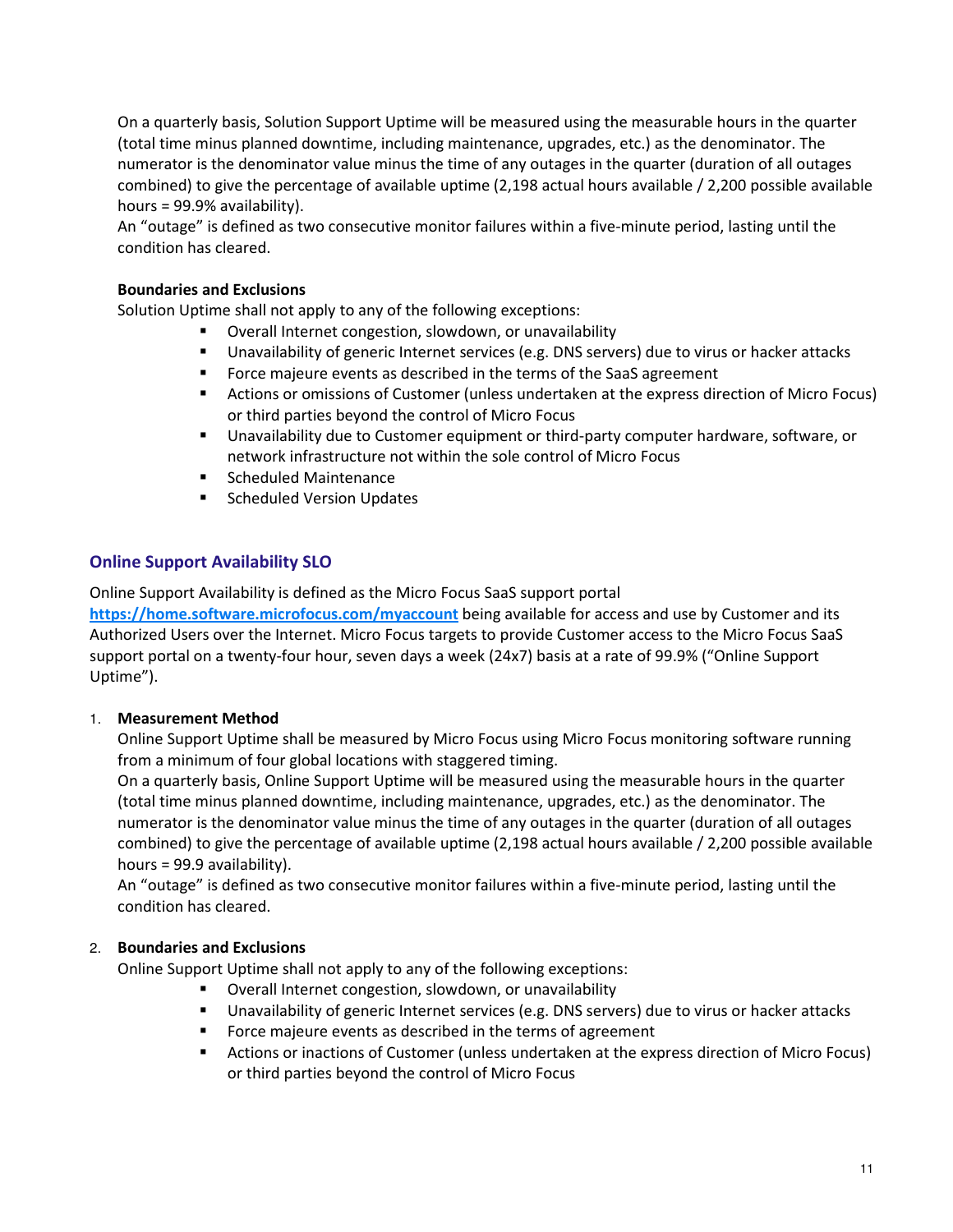- Unavailability due to Customer equipment or third-party computer hardware, software, or network infrastructure not within the sole control of Micro Focus
- Scheduled Maintenance

## **Initial SaaS Response Time SLO**

The Initial SaaS Response Time refers to the Service Support described herein. It is defined as the acknowledgment of the receipt of a customer request and the assignment of a case number for tracking purposes. Initial SaaS Response will come as an email to the requester and include the case number and links to track it using Micro Focus online customer portal. The Initial SaaS Response Time covers both service request and support requests. Micro Focus targets to provide the Initial SaaS Response no more than one hour after the successful submission of a customer request.

## **SaaS Support SLOs**

There are two types of SaaS Support SLOs: Service Request and Support Request SLOs.

- The Service Request SLO applies to the majority of routine system requests. This includes functional system requests (product add/move/change), informational, and administrative requests.
- The Support Request SLO applies to issues that are not part of the standard operation of the service and which causes, or may cause, an interruption to or a reduction in the quality of that service.

The Response and Resolution Targets are provided as guidelines and represent typical request processing by Micro Focus SaaS support teams. They in no way create a legal requirement or obligation for Micro Focus to always respond in the stated time. The Response and Resolution Targets, including their scope and determining factors (such as impact and urgency), are further described at

https://home.software.microfocus.com/myaccount/slo/.

## **Termination Data Retrieval Period SLO**

The Termination Data Retrieval Period is defined as the length of time in which the customer can retrieve a copy of their customer Micro Focus APM on SaaS data from Micro Focus. Micro Focus targets to make available such data for download in the Micro Focus APM on SaaS format generally provided by Micro Focus for 30 days following the termination of the SaaS Order Term.

## **Standard Service Requirements**

#### **Roles and Responsibilities**

This section describes general Customer and Micro Focus responsibilities relative to the Micro Focus APM on SaaS service. Micro Focus's ability to fulfill its responsibilities relative to SaaS is dependent upon Customer fulfilling the responsibilities described below and elsewhere herein: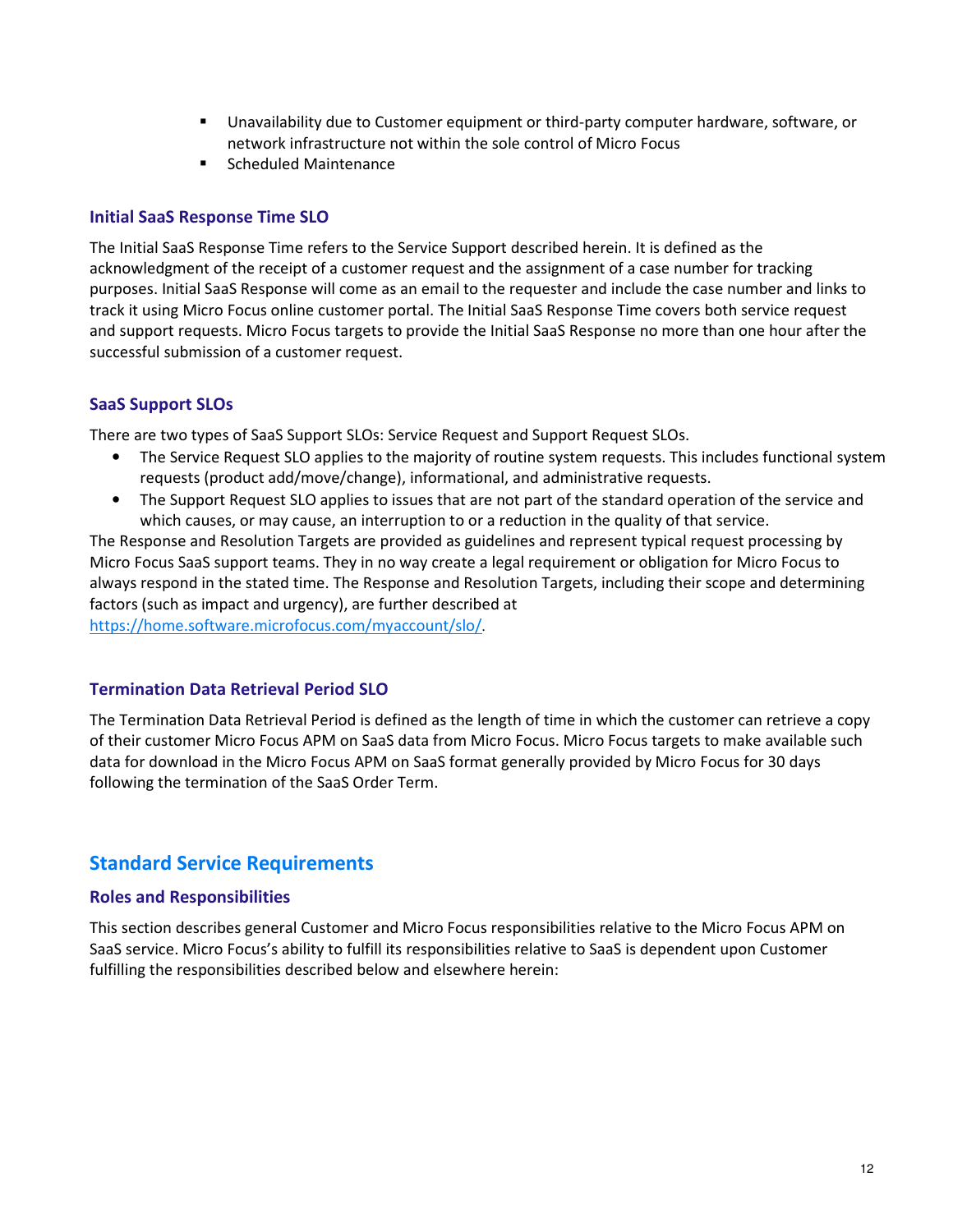# **Customer Roles and Responsibilities**

| <b>Customer Role</b>         | <b>Responsibilities</b>                                                                                                                                                                                                                                                                                                                                                                                                                                                                                                                                                   |
|------------------------------|---------------------------------------------------------------------------------------------------------------------------------------------------------------------------------------------------------------------------------------------------------------------------------------------------------------------------------------------------------------------------------------------------------------------------------------------------------------------------------------------------------------------------------------------------------------------------|
| <b>Business owner</b>        | Owns the business relationship between the customer and<br>$\bullet$<br><b>Micro Focus</b><br>Owns the business relationship with the range of departments<br>$\bullet$<br>and organizations using Micro Focus APM on SaaS Service<br>Manages contract issues<br>$\bullet$                                                                                                                                                                                                                                                                                                |
| <b>Project Manager</b>       | Coordinates customer resources as necessary<br>$\bullet$<br>Serves as the point of contact between the customer and<br>٠<br>Micro Focus<br>Drives communication from the customer side<br>$\bullet$<br>Serves as the point of escalation for issue resolution and<br>$\bullet$<br>service-related issues                                                                                                                                                                                                                                                                  |
| Administrator                | Serves as the first point of contact for Micro Focus APM on<br>$\bullet$<br>SaaS Service end users for problem isolation<br>Performs Micro Focus APM on SaaS Service administration<br>$\bullet$<br>Provides tier-1 support and works with Micro Focus to provide<br>$\bullet$<br>tier-2 support<br>Coordinates end-user testing as required<br>$\bullet$<br>Leads ongoing solution validation<br>$\bullet$<br>Trains the end-user community<br>$\bullet$<br>Coordinates infrastructure-related activities at the customer<br>$\bullet$<br>site<br>Owns any customization |
| <b>Subject Matter Expert</b> | Leverages the product functionality designed by Customer's<br>$\bullet$<br>Micro Focus APM on SaaS Service administrators.<br>Provides periodic feedback to the Micro Focus APM on SaaS<br>$\bullet$<br>Service Administrator                                                                                                                                                                                                                                                                                                                                             |

# **Micro Focus Roles and Responsibilities**

| <b>Micro Focus Role</b>                         | <b>Responsibilities</b>                                                                             |
|-------------------------------------------------|-----------------------------------------------------------------------------------------------------|
| <b>Customer Success</b><br><b>Manager (CSM)</b> | Serves as the customer liaison to Micro Focus<br>$\bullet$                                          |
|                                                 | Coordinates Micro Focus resources including system and<br>$\bullet$<br>process experts as necessary |
|                                                 | Facilitates ongoing mentoring<br>$\bullet$                                                          |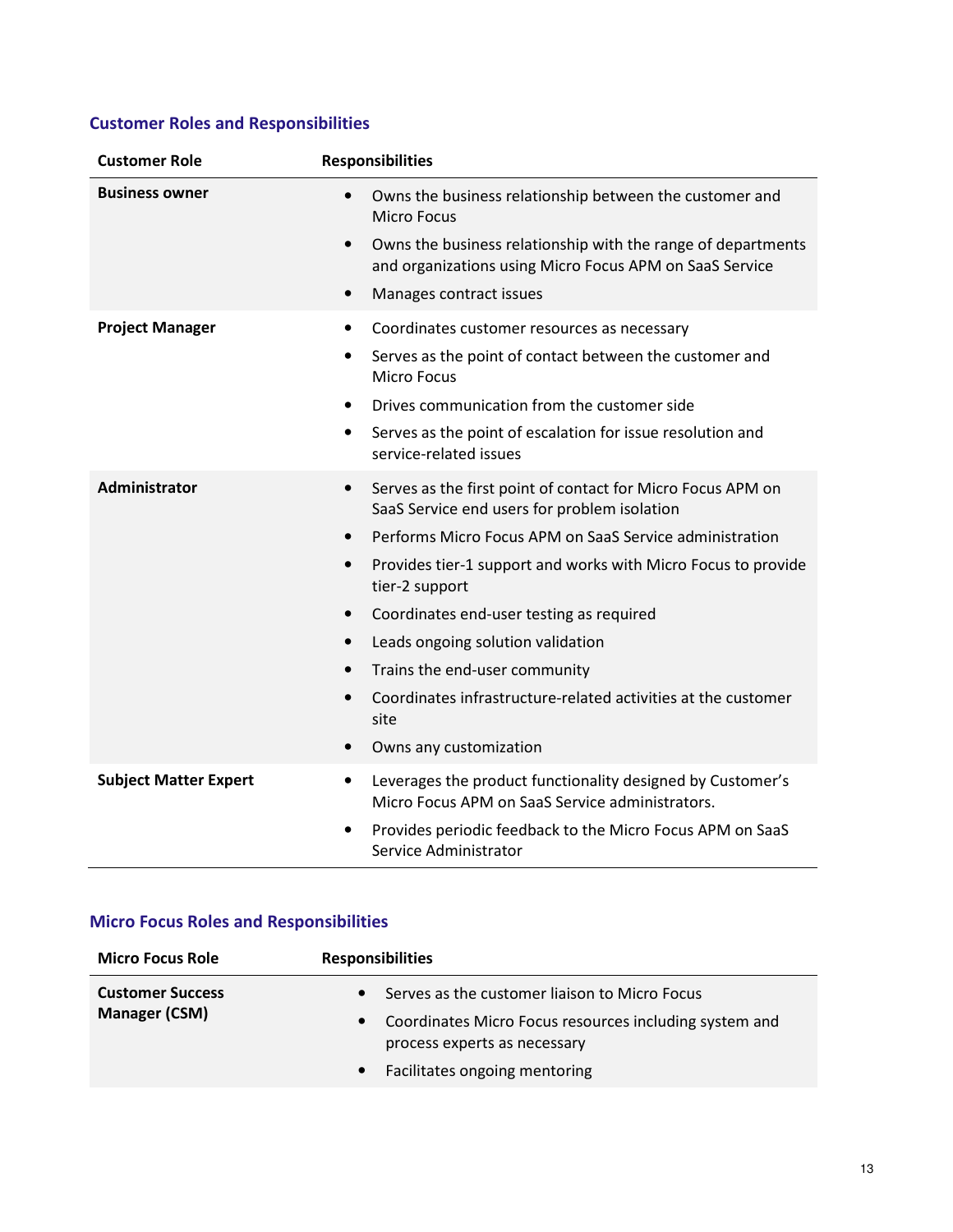|                                         | Coordinates with the customer during required and<br>periodic maintenance<br>Oversees the customer on boarding process                                                                                                                                                                     |
|-----------------------------------------|--------------------------------------------------------------------------------------------------------------------------------------------------------------------------------------------------------------------------------------------------------------------------------------------|
| <b>Customer Service Centre</b><br>(CSC) | Primary point of contact for service requests. The customer<br>can contact the Customer Service Centre for all services<br>such as support and maintenance, or issues regarding<br>availability of the Micro Focus Micro Focus APM on SaaS<br>Service<br>Provides 24x7 application support |
| <b>Operations staff (Ops)</b>           | Monitors the Micro Focus systems and Micro Focus Micro<br>Focus APM on SaaS Service for availability<br>Performs system-related tasks such as backups, archiving,<br>$\bullet$<br>and restoring instances according to Micro Focus's standard<br>practices                                 |
|                                         | Provides 24x7 SaaS infrastructure support                                                                                                                                                                                                                                                  |

## **Assumptions and Dependencies**

This Service Description is based upon the following assumptions and dependencies between the Customer and Micro Focus:

- Customer must have internet connectivity to access this Micro Focus APM on SaaS Service.
- Micro Focus APM on SaaS Service will be performed remotely and delivered in English only.
- A SaaS Order term is valid for a single application deployment, which cannot be changed during the SaaS Order term.
- The service commencement date is the date on which Customer´s purchase order (PO) is booked within the Micro Focus order management system.
- The import of Customer data into the Micro Focus APM on SaaS solution during the implementation requires that the information is made available to Micro Focus at the appropriate step of the solution implementation and in the Micro Focus designated format.
- Customer must ensure that its administrators maintain accurate contact information with Micro Focus SaaS.
- Customer has determined, selected, and will use options in the Customer environment that are appropriate to meet its requirements, including information security controls, connectivity options, and business continuity, backup and archival options.
- Customer will establish and follow secure practices for individual account-based access for accountability and traceability.

Furthermore this Micro Focus APM on SaaS Service is provided based on the assumption that Customer will implement and maintain the following controls in its use of Micro Focus APM on SaaS Service:

- Configuring Customer's browser and other clients to interact with Micro Focus APM on SaaS Service
- Configuring Customer's network devices to access Micro Focus APM on SaaS Service
- Appointing authorized users
- Configuring its Micro Focus APM on SaaS Service account to require that end user passwords are sufficiently strong and properly managed